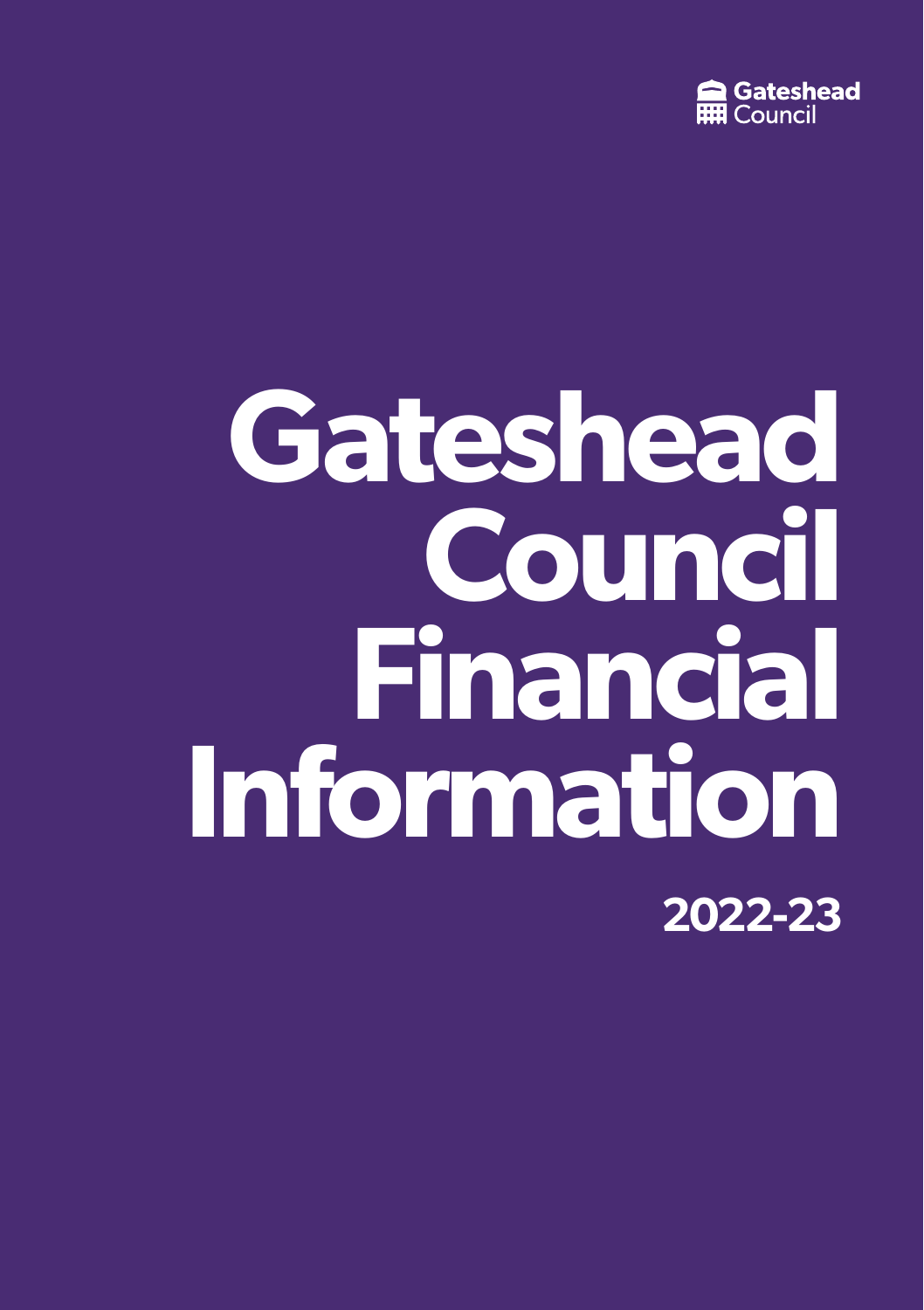#### **COUNCIL TAX**

Council Tax helps to pay towards local services provided by Gateshead Council as well as policing and emergency services.

How much Council Tax you pay depends on your property's 'valuation band'. These bands are set by the Valuation Office Agency based on how much the property was worth on 1st April 1991 – not its current value.

| <b>Valuation</b><br><b>Band</b> | Property<br>Price Range | Propn of<br><b>Band D</b><br>Level | Gateshead<br>Council   | Police & Crime<br>Commissioner<br>for Northumbria | Tyne & Wear<br><b>Fire and Rescue</b><br>Authority | <b>Total</b><br><b>Council Tax</b><br>(Excl. Parishes) | Lamesley<br>Parish<br>Council | <b>Total</b><br><b>Council Tax</b><br>Lamesley |
|---------------------------------|-------------------------|------------------------------------|------------------------|---------------------------------------------------|----------------------------------------------------|--------------------------------------------------------|-------------------------------|------------------------------------------------|
| A                               | <b>UP TO £40,000</b>    | 0.6667                             | 1,314.79               | 102.56                                            | 58.23                                              | 1,475.58                                               | 6.85                          | 1,482.43                                       |
| B                               | £40,001 - £52,000       |                                    | $0.7778$ : 1.533.91    | 119.65                                            | 67.94                                              | 1,721.50                                               | 7.99                          | 1,729.49                                       |
| C                               | £52,001 - £68,000       | 0.8889                             | 1,753.04               | 136.75                                            | 77.64                                              | 1,967.43                                               | 9.13                          | 1,976.56                                       |
| D                               | £68,001 - £88,000       |                                    | 1.0000 1.972.17        | 153.84                                            | 87.35                                              | 2.213.36                                               | 10.27                         | 2.223.63                                       |
| E                               | £88,001 - £120,000      |                                    | $1.2222 \div 2.410.44$ | 188.03                                            | 106.76                                             | 2.705.23                                               | 12.55                         | 2,717.78                                       |
| F                               | £120,001 - £160,000     |                                    | 1.4444 2.848.70        | 222.21                                            | 126.17                                             | 3,197.08                                               | 14.83                         | 3.211.91                                       |
| G                               | £160,001 - £320,000     | 1.6667                             | 3.286.96               | 256.40                                            | 145.58                                             | 3,688.94                                               | 17.12                         | 3,706.06                                       |
| Н                               | <b>OVER £320,000</b>    | 2.0000                             | $\frac{1}{2}$ 3.944.34 | 307.68                                            | 174.70                                             | 4,426.72                                               | 20.54                         | 4,447.26                                       |

Further information about Council Tax can be found at **www.gateshead.gov.uk/counciltax**

#### **ACCOUNTING AND OTHER FINANCIAL INFORMATION**

The Council's budget estimates for 2022-23 are shown on page 3 and have been prepared in accordance with the Medium Term Financial Strategy framework and following consideration of the outcome of the budget consultation. Comparative figures for 2021/22 are also shown.

Further information is included within the Council's budget report for 2022-23 which can be found at www.gateshead.gov.uk/budget.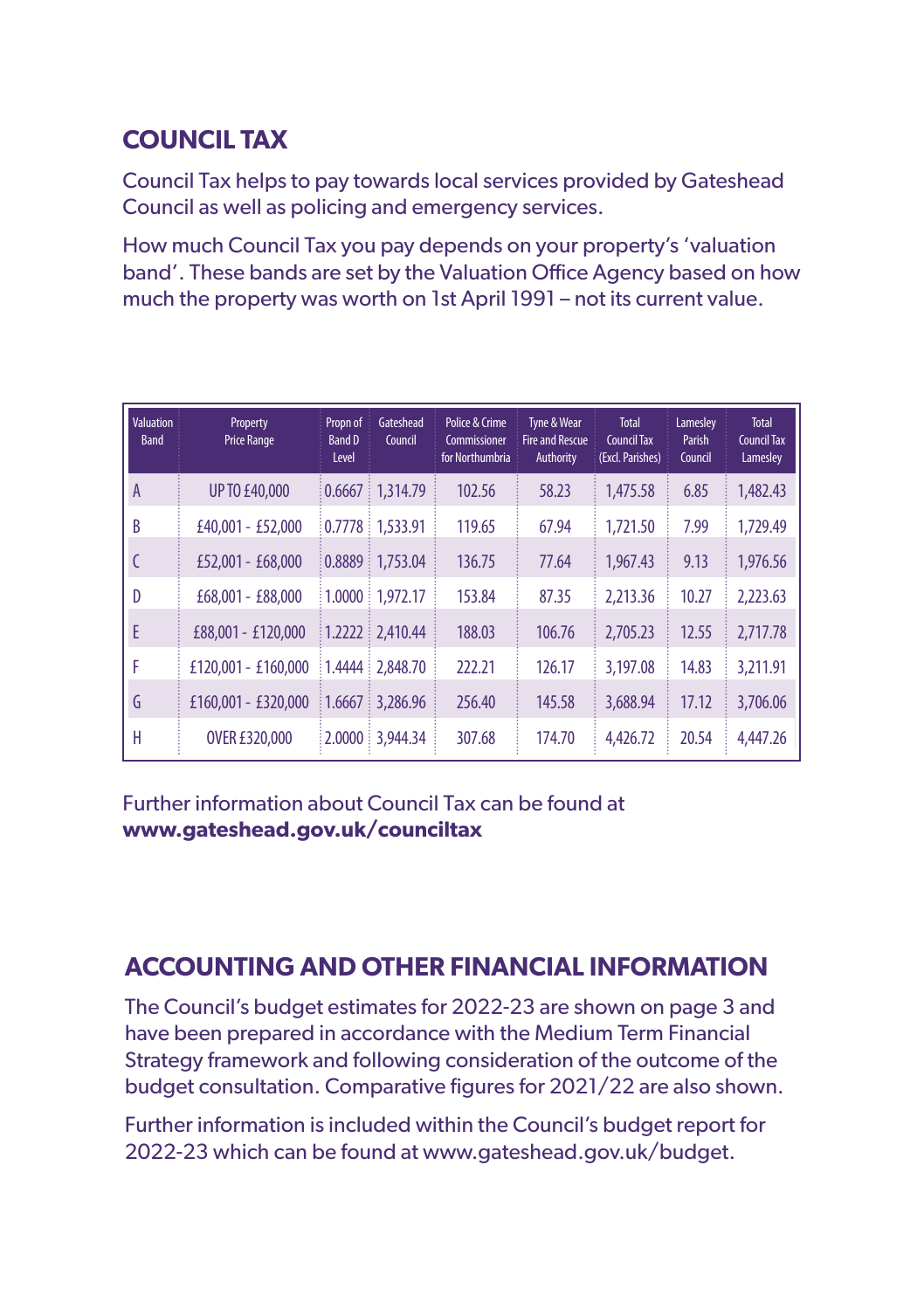## **Table 1: Gateshead Council**

|                                      | 2021/22               |                                                  |                                                           |                                      | 2022-23                                |                                           |
|--------------------------------------|-----------------------|--------------------------------------------------|-----------------------------------------------------------|--------------------------------------|----------------------------------------|-------------------------------------------|
| Gross<br><b>Expenditure</b><br>£'000 | <b>Gross</b><br>£'000 | <b>Net</b><br><b>Income Expenditure</b><br>£'000 | <b>Service</b>                                            | Gross<br><b>Expenditure</b><br>£'000 | <b>Gross</b><br><b>Income</b><br>£'000 | <b>Net</b><br><b>Expenditure</b><br>£'000 |
| 80,382                               | (80, 832)             |                                                  | Schools                                                   | 74,707                               | (74, 707)                              |                                           |
|                                      |                       |                                                  | <b>Integrated Adults' and Social Care Services</b>        |                                      |                                        |                                           |
| 102,726                              | (35,272)              | 67,454                                           | <b>Adult Social Care</b>                                  | 108,240                              | (35, 323)                              | 72.917                                    |
| 7,105                                | (360)                 | 6,745                                            | <b>Quality Assurance and Commissioning</b>                | 7,292                                | (362)                                  | 6,930                                     |
|                                      |                       |                                                  | <b>Children's Social Care and Lifelong Learning</b>       |                                      |                                        |                                           |
| 38,049                               | (1,906)               | 36,143                                           | Children's Social Care                                    | 41,622                               | (1,820)                                | 39,802                                    |
| 52,953                               | (48, 465)             | 4,488                                            | <b>Education, Schools and Inclusion</b>                   | 53,151                               | (48, 588)                              | 4,563                                     |
|                                      |                       |                                                  | Health and Wellbeing (including Public Health)            |                                      |                                        |                                           |
| 25,503                               | (6,649)               | 18,854                                           | Health and Wellbeing (including Public Health)            | 26,510                               | (6, 649)                               | 19,861                                    |
|                                      |                       |                                                  | <b>Office of the Chief Executive</b>                      |                                      |                                        |                                           |
| 900                                  | (92)                  | 808                                              | Office of the Chief Executive                             | 1,071                                | (213)                                  | 858                                       |
|                                      |                       |                                                  | <b>Housing, Environment and Healthy Communities</b>       |                                      |                                        |                                           |
| 308                                  |                       | 308                                              | Construction - Building Maintenance, Technical & Cyclical | 622                                  | (302)                                  | 320                                       |
| 16,350                               | (15,092)              | 1,258                                            | Property & Assets                                         | 18,222                               | (15, 512)                              | 2,710                                     |
| 1,846                                | (738)                 | 1,108                                            | Strategic Services & Residential Growth                   | 1871                                 | (801)                                  | 1,070                                     |
| 3,399                                | (1,987)               | 1,412                                            | Locality Services & Housing                               | 3,114                                | (2,050)                                | 1,064                                     |
| 26,416                               | (10, 567)             | 15,849                                           | <b>Highways and Waste</b>                                 | 27,509                               | (10, 645)                              | 16,864                                    |
| 5,893                                | (2,681)               | 3,212                                            | <b>Environment and Fleet Management</b>                   | 5,183                                | (2,681)                                | 2,502                                     |
|                                      |                       |                                                  | <b>Economy, Innovation and Growth</b>                     |                                      |                                        |                                           |
| 3,624                                | (2,276)               | 1,348                                            | <b>Business, Employment and Skills</b>                    | 3,393                                | (2,066)                                | 1,327                                     |
| 4,832                                | (2, 557)              | 2,275                                            | Planning, Policy, Climate Change and Strategic Transport  | 5,693                                | (2,715)                                | 2,978                                     |
| 290                                  | (1, 563)              | (1,273)                                          | <b>Major Projects and Corporate Property</b>              | 1,290                                | (1,907)                                | (617)                                     |
|                                      |                       |                                                  | <b>Corporate Services and Governance</b>                  |                                      |                                        |                                           |
| 4,776                                | (1, 115)              | 3,661                                            | <b>Legal and Democratic Services</b>                      | 4,873                                | (966)                                  | 3,907                                     |
| 1,961                                | (527)                 | 1,434                                            | Human Resources and Workforce Development                 | 2,182                                | (546)                                  | 1,636                                     |
| 1,070                                | (609)                 | 461                                              | Corporate Commissioning and Procurement                   | 1,087                                | (609)                                  | 478                                       |
| 528                                  |                       | 528                                              | <b>Public Service Reform</b>                              | 391                                  |                                        | 391                                       |
|                                      |                       |                                                  | <b>Resources and Digital</b>                              |                                      |                                        |                                           |
| 3,929                                | (1, 947)              | 1,982                                            | <b>Financial Management</b>                               | 3,981                                | (1,934)                                | 2,047                                     |
| 5,541                                | (2, 398)              | 3,143                                            | <b>Customer Experience and Digital</b>                    | 5,516                                | (2, 198)                               | 3,318                                     |
| 51,851                               | (51, 651)             | 200                                              | <b>Housing Benefits</b>                                   | 51,851                               | (51,651)                               | 200                                       |
| 6,034                                | (2,253)               | 3,781                                            | IT                                                        | 6,414                                | (2, 242)                               | 4,172                                     |
| 3,144                                | (342)                 | 2,802                                            | Commercialisation and Improvement                         | 2,546                                | (292)                                  | 2,254                                     |
|                                      |                       |                                                  |                                                           |                                      |                                        |                                           |
| 1,427                                | (48)                  | 1,379                                            | <b>Other Services</b>                                     | 1,855                                | (48)                                   | 1,807                                     |
| 8,752                                |                       | 8,752                                            | Contingencies                                             | 11,962                               |                                        | 11,962                                    |
| 6,130                                |                       | 6,130                                            | <b>COVID Funding</b>                                      | 8,996                                |                                        | 8,996                                     |
| 33,427                               |                       | 33,427                                           | Capital Financing                                         | 33,866                               |                                        | 33,866                                    |
|                                      | (3, 566)              | (3, 566)                                         | <b>Investment &amp; Trading Income</b>                    |                                      | (3,710)                                | (3,710)                                   |
|                                      | (1,855)               | (1,855)                                          | Expenditure passed outside general fund                   | ÷,                                   | (1,855)                                | (1, 855)                                  |
| 2,718                                |                       | 2,718                                            | <b>Savings Mitigation</b>                                 |                                      |                                        |                                           |
| 2,779                                |                       | 2,779                                            | Hardship Funding                                          | ÷,                                   |                                        |                                           |
| 11,013                               |                       | 11,013                                           | Levies                                                    | 11,686                               |                                        | 11,686                                    |
| 515,656                              | (277, 348)            | 238,758                                          | BUDGET REQUIREMENT (£1,259.24 per head)                   | 526,696                              | (272, 392)                             | 254,304                                   |
|                                      |                       |                                                  | LESS                                                      |                                      |                                        |                                           |
|                                      |                       | (51, 135)                                        | Settlement Funding Assessment (SFA)                       |                                      |                                        | (56,907)                                  |
|                                      |                       | (41, 801)                                        | <b>Other Grants</b>                                       |                                      |                                        | (47, 235)                                 |
|                                      |                       |                                                  | <b>Public Health</b>                                      |                                      |                                        |                                           |
|                                      |                       | (16, 541)                                        | Collection Fund (Surplus)/Deficit                         |                                      |                                        | (17, 225)<br>159                          |
|                                      |                       | 328                                              |                                                           |                                      |                                        |                                           |
|                                      |                       | (2, 542)                                         | <b>Earmarked Reserves</b>                                 |                                      |                                        | (16, 565)                                 |
|                                      |                       | (26, 564)                                        | <b>Reserves to Support Retained Rates</b>                 |                                      |                                        | (12, 675)                                 |
|                                      |                       | 100,503                                          | COUNCIL TAX REQUIREMENT (£514.27 per head)                |                                      |                                        | 103,856                                   |
|                                      |                       | £1,914.92                                        | Band "D" Equivalent                                       |                                      |                                        | £1,972.17                                 |
|                                      |                       |                                                  |                                                           |                                      |                                        |                                           |

| <b>REASON FOR CHANGE IN COUNCIL TAX REQUIREMENT</b>       |          |
|-----------------------------------------------------------|----------|
| Service pressures, inflation and other budget adjustments | 15,546   |
| Decrease in Collection Fund Deficit                       | (169)    |
| Increase in Grant and other Income                        | (11.890) |
| Increase in use of Earmarked Reserves                     | (14.023) |
| Decrease in Reserves to Support Retained Rates            | 13,889   |
|                                                           | 3,353    |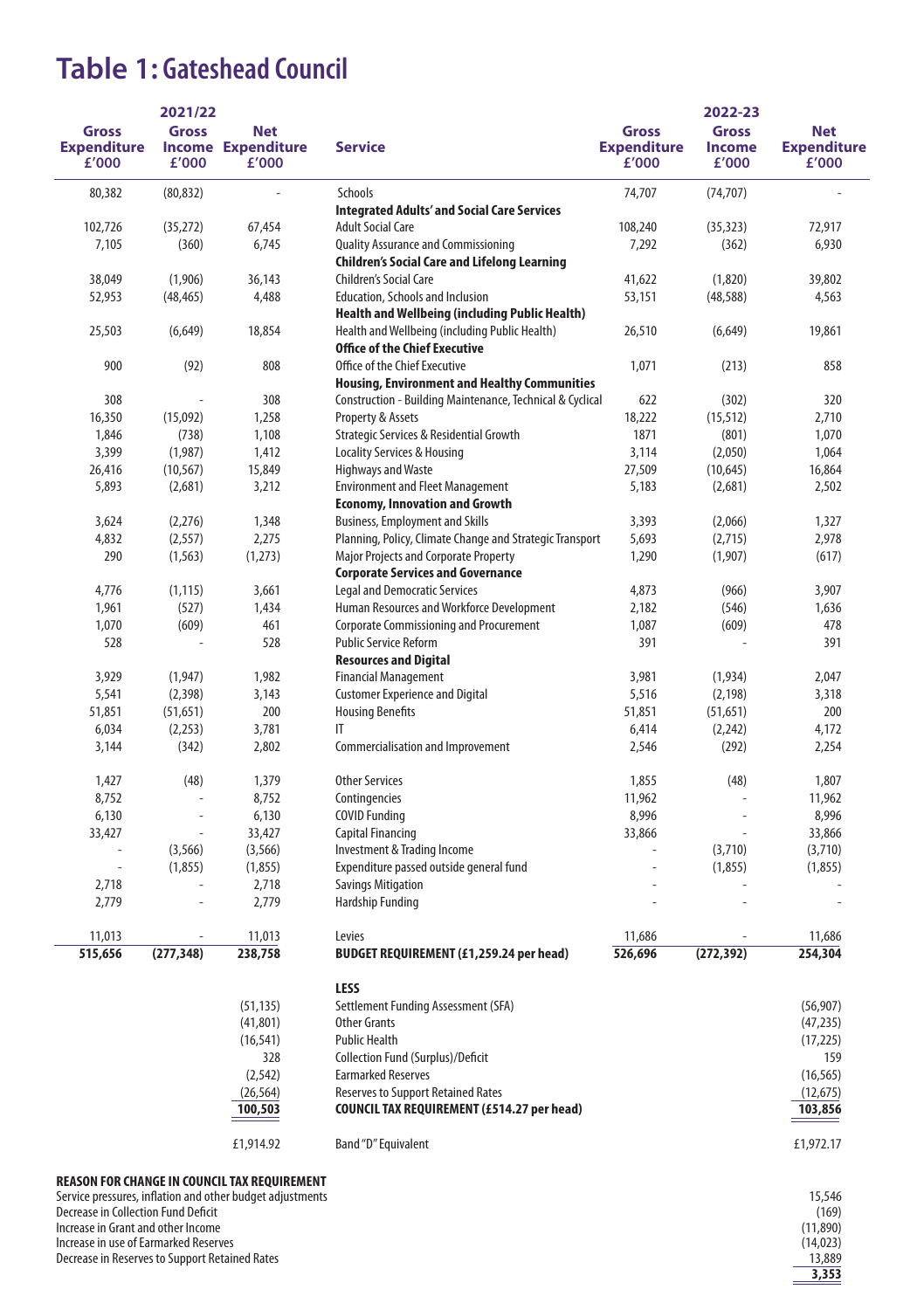# **Table 2: Tyne & Wear Fire and Rescue Authority**

Tyne and Wear Fire and Rescue Authority was established under Section 26 of the Local Government Act 1985, and comprises members from each of the five districts of Tyne and Wear County.

|                                             | 2021/22                                |                                           |                                                             |                                             | 2022-23                         |                                           |
|---------------------------------------------|----------------------------------------|-------------------------------------------|-------------------------------------------------------------|---------------------------------------------|---------------------------------|-------------------------------------------|
| <b>Gross</b><br><b>Expenditure</b><br>£'000 | <b>Gross</b><br><b>Income</b><br>£'000 | <b>Net</b><br><b>Expenditure</b><br>£'000 | <b>Service</b>                                              | <b>Gross</b><br><b>Expenditure</b><br>£'000 | <b>Gross</b><br>Income<br>£'000 | <b>Net</b><br><b>Expenditure</b><br>£'000 |
| 54,097                                      | (7,250)                                | 46,847                                    | <b>Fire Service</b>                                         | 55,681                                      | (6, 444)                        | 49,237                                    |
| 1,700                                       |                                        | 1,700                                     | <b>Contingency Provision</b>                                | 2,291                                       |                                 | 2,291                                     |
| ٠                                           | (5)                                    | (5)                                       | Interest on Balances                                        |                                             | (41)                            | (41)                                      |
| 55,797                                      | (7, 255)                               | 48,542                                    | <b>BUDGET REQUIREMENT (£44.90 per head)</b>                 | 57,972                                      | (6, 485)                        | 51,487                                    |
|                                             |                                        |                                           | <b>LESS</b>                                                 |                                             |                                 |                                           |
| $\overline{\phantom{a}}$                    | (11, 457)                              | (11, 457)                                 | Revenue Support Grant (£9.99 per head)                      | ٠                                           | (11, 457)                       | (11, 457)                                 |
| ٠                                           | (8,989)                                | (8,989)                                   | <b>Top Up Grant</b>                                         |                                             | (9,263)                         | (9,263)                                   |
| ٠                                           | (3,842)                                | (3,842)                                   | <b>Business Rate Local Share</b>                            | ٠                                           | (3, 341)                        | (3, 341)                                  |
|                                             | (810)                                  | (810)                                     | <b>Business Rates Under-Indexation Grant</b>                |                                             | (1, 589)                        | (1, 589)                                  |
|                                             | (826)                                  | (826)                                     | Local Council Tax Support Scheme Grant                      |                                             |                                 |                                           |
| ٠                                           |                                        |                                           | Service Delivery Grant                                      |                                             | (1,072)                         | (1,072)                                   |
| 47                                          |                                        | 47                                        | Council Tax Collection Fund Net (Surplus)/Deficit           |                                             | (222)                           | (222)                                     |
| 2.086                                       |                                        | 2,086                                     | <b>Business Rates Collection Fund Net (Surplus)/Deficit</b> | 1,071                                       |                                 | 1,071                                     |
| 57,930                                      | (33, 179)                              | 24,751                                    | COUNCIL TAX REQUIREMENT (£22.34 per head)                   | 59,043                                      | (33, 429)                       | 25,614                                    |
|                                             |                                        | £4.495m                                   | Charge on Gateshead                                         |                                             |                                 | £4.60m                                    |
|                                             |                                        | £85.64                                    | Band "D" Equivalent                                         |                                             |                                 | £87.35                                    |
|                                             |                                        | 819                                       | Manpower (est. Full Time Equivalent)                        |                                             |                                 | 856                                       |

#### **REASON FOR CHANGE IN COUNCIL TAX REQUIREMENT**

| Increase Attributable to:                      |                 |
|------------------------------------------------|-----------------|
| Net Cost Pressures                             | 4.451           |
| <b>Budget Efficiencies</b>                     | (3,712)         |
| <b>IRMP Impacts/Savings</b>                    | 1.543           |
| Decrease in net use of Reserves                | 661             |
| Increase in net Government Funding             | (1,298)         |
| <b>Reduction in Business Rates Local Share</b> | 501             |
| Decrease in Collection Fund Net Deficit        | (1,283)         |
| Increase in Council Tax Requirement            | $\frac{863}{2}$ |
|                                                |                 |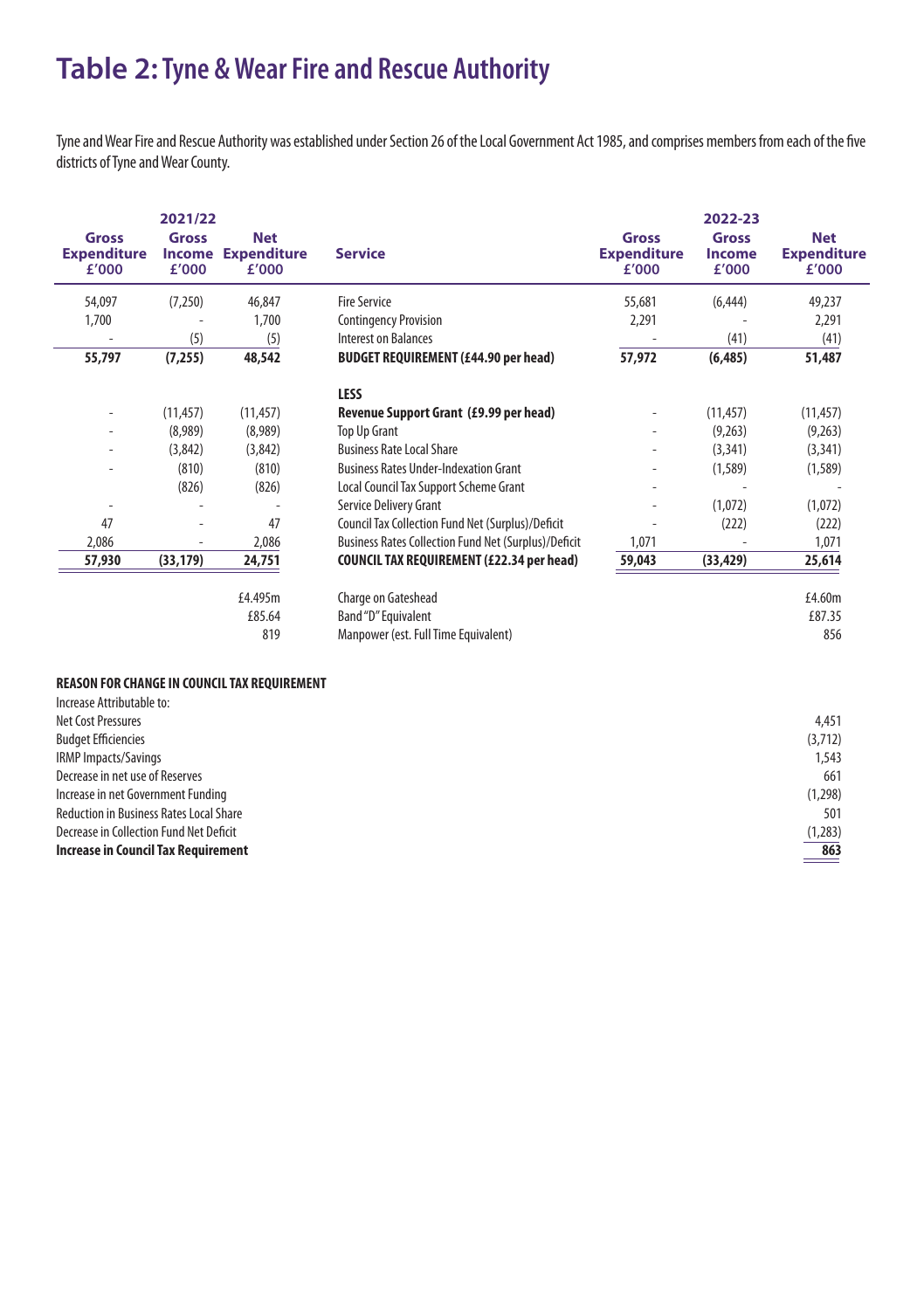## **Table 3: Police and Crime Commissioner for Northumbria**



#### **Message from the Office of the Police and Crime Commissioner for Northumbria**

This precept sets the funding increase for Northumbria Police in order to let the force continue to fight crime and prevent crime. It is informed by a public survey which showed people agree there needs to be more investment in Northumbria Police. I believe this should be funded by Government, but while I continue to lobby for this, it is clear that local investment is needed now. To address the challenges facing Northumbria Police I have approved an increase od 83p per month for a Band D property and 56p per month for those living in a Band A. It is important to me that you can see where your money is going to adress the pressures facing policing. The precept will be used to fund additional call handlers to improve performance for 999 and 101 services, provide extra resources to tackle cyber-crime and serious and organised crime, hire more investigators to support investigations and free up officers, and to increase workforce investment in order to support our officers and keep them on the beat. The Band D council tax precept for Northumbria will increase from £143.84 to £153.84 for the year. This remains, by far, the lowest precept of any Police and Crime Commissioner in England and Wales. You can find more information on the OPCC website - **www.northumbria-pcc.gov.uk**

|                                                    | 2021/22               |                                                                       |                                                |                                             | 2022-23                                |                                           |
|----------------------------------------------------|-----------------------|-----------------------------------------------------------------------|------------------------------------------------|---------------------------------------------|----------------------------------------|-------------------------------------------|
| <b>Gross</b><br><b>Expenditure</b><br>£'000        | <b>Gross</b><br>£'000 | <b>Net</b><br><b>Income Expenditure</b><br>£'000                      | <b>Service</b>                                 | <b>Gross</b><br><b>Expenditure</b><br>£'000 | <b>Gross</b><br><b>Income</b><br>£'000 | <b>Net</b><br><b>Expenditure</b><br>£'000 |
| 337,236                                            | (16,993)              | 320,243                                                               | Northumbria Police                             | 363,594                                     | (24,262)                               | 339,332                                   |
|                                                    |                       | 320,243                                                               | <b>Budget Requirement</b>                      |                                             |                                        | 339,332                                   |
|                                                    |                       |                                                                       | <b>LESS</b>                                    |                                             |                                        |                                           |
|                                                    |                       | 250,183                                                               | Formula Grant                                  |                                             |                                        | 265,227                                   |
|                                                    |                       | 3,423                                                                 | <b>Special Pension Grant</b>                   |                                             |                                        | 3,423                                     |
|                                                    |                       | 6,867                                                                 | <b>Council Tax Support Grant</b>               |                                             |                                        | 6,867                                     |
|                                                    |                       | 1,301                                                                 | <b>Legacy Council Tax Grants</b>               |                                             |                                        | 1,301                                     |
|                                                    |                       | 1,686                                                                 | Local Council Tax Support (Covid-19)           |                                             |                                        |                                           |
|                                                    |                       | (170)                                                                 | Constituent Authorities' Net Surplus/(Deficit) |                                             |                                        | 694                                       |
|                                                    |                       | 56,953                                                                | <b>Council Tax Requirement</b>                 |                                             |                                        | 61,820                                    |
|                                                    |                       | £7.549m                                                               | Charge on Gateshead                            |                                             |                                        | £8.101m                                   |
|                                                    |                       | £143.84                                                               | Band "D" Equivalent Charge                     |                                             |                                        | £153.84                                   |
|                                                    |                       | Change in Council Tax Requirement between years is attributable to:   |                                                |                                             |                                        | £000s                                     |
|                                                    |                       | Inflation, recruitment, budget pressures and other budget adjustments |                                                |                                             |                                        | 20,449                                    |
| Increase in capital financing costs                |                       |                                                                       |                                                |                                             |                                        | 1,500                                     |
|                                                    |                       | Investment in policing provided through precept increase              |                                                |                                             |                                        | 4,018                                     |
| <b>Budget savings</b>                              |                       |                                                                       |                                                |                                             |                                        | (5,800)                                   |
| Increase in formula grant funding                  |                       |                                                                       |                                                |                                             |                                        | (15,044)                                  |
| Increase in ring-fences Uplift grant               |                       |                                                                       |                                                |                                             |                                        | (1,078)                                   |
| Change in Council Tax Net Surplus/(Deficit)        |                       |                                                                       |                                                |                                             |                                        | (864)                                     |
| Local Council Tax Support (Covid-19) grant removed |                       |                                                                       |                                                |                                             |                                        | 1,686                                     |
|                                                    |                       |                                                                       |                                                |                                             |                                        | 4,867                                     |

#### **Table 4: Lamesley Parish Council**

| 2021/22                                                        |                          |                     |                         | 2022-23                                                                                                              |  |
|----------------------------------------------------------------|--------------------------|---------------------|-------------------------|----------------------------------------------------------------------------------------------------------------------|--|
| <b>Gross</b><br><b>Expenditure</b> Income Expenditure<br>£'000 | <b>Gross</b><br>£'000    | <b>Net</b><br>£'000 | <b>Service</b>          | <b>Net</b><br>Gross<br>Gross<br><b>Expenditure</b><br><b>Expenditure</b><br><b>Income</b><br>£'000<br>£'000<br>£'000 |  |
| 12.1                                                           | $\overline{\phantom{a}}$ | 12.1                | <b>General Services</b> | 12.5<br>12.5<br>۰                                                                                                    |  |
|                                                                |                          | £10.10              | Band"D" Equivalent      | £10.27                                                                                                               |  |

Service pressures and Inflation 0.4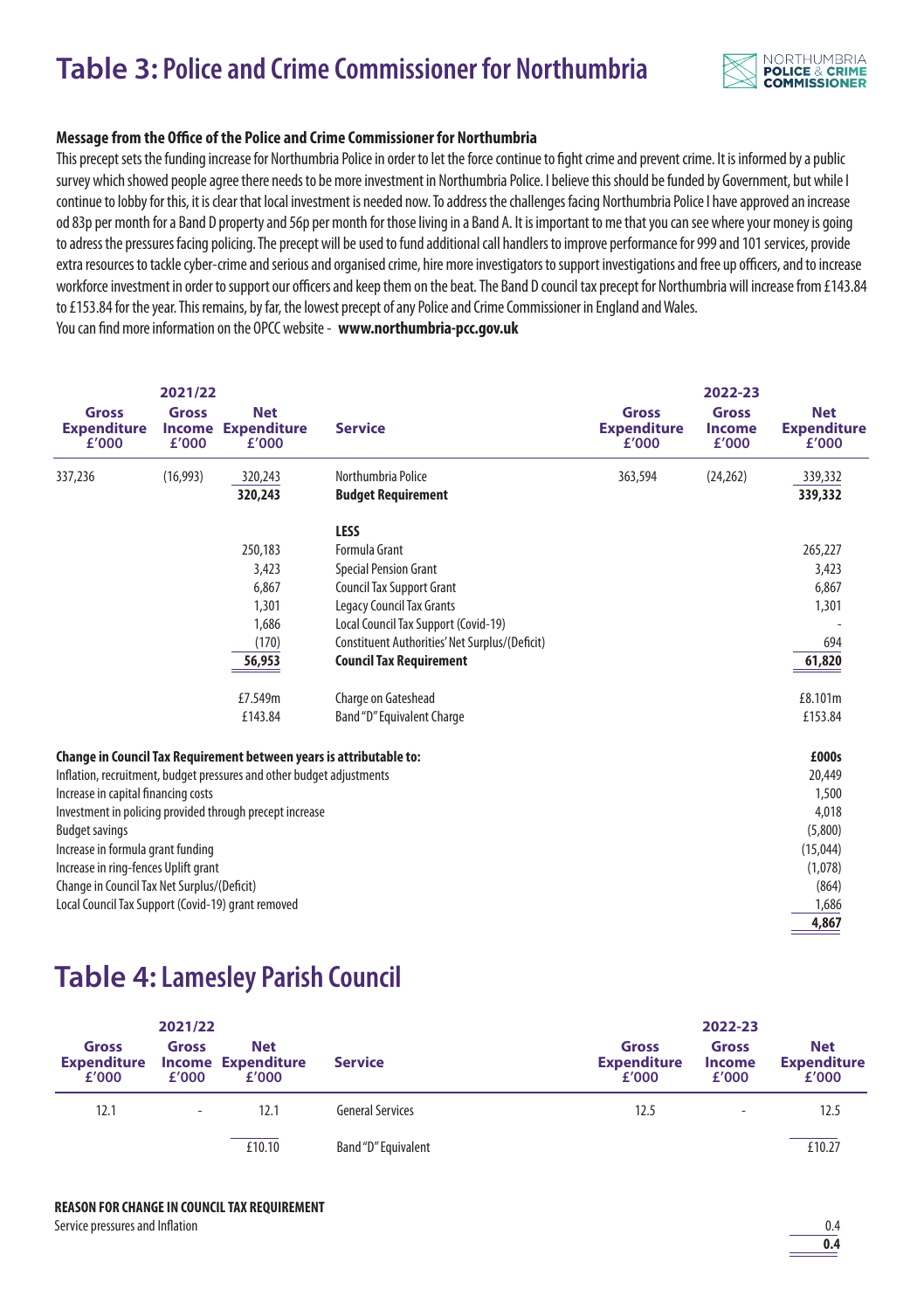## **Table 5: North East Combined Authority**

On 2 November 2018, the boundaries of NECA were changed by the Newcastle upon Tyne, North Tyneside and Northumberland Combined Authority (Establishment and Functions) Order 2018. As a result of these governance changes the boundaries of NECA now cover the Local Authorities of Durham, Gateshead, South Tyneside and Sunderland. NECA and the Newcastle upon Tyne, North Tyneside and Northumberland Combined Authority will work together on a number of areas to support the region, including Transport. The North East Joint Transport Committee (JTC) has been established to exercise the functions of the two Transport Authorities, including the setting of levies and budgets for transport activity.

| 2021/22                              |                       |                                                     | 2022-23                                                                 |                                             |                                        |                                           |  |  |
|--------------------------------------|-----------------------|-----------------------------------------------------|-------------------------------------------------------------------------|---------------------------------------------|----------------------------------------|-------------------------------------------|--|--|
| Gross<br><b>Expenditure</b><br>£'000 | <b>Gross</b><br>£'000 | <b>Net</b><br><b>Income Expenditure</b><br>£'000    | <b>Service</b>                                                          | <b>Gross</b><br><b>Expenditure</b><br>£'000 | <b>Gross</b><br><b>Income</b><br>£'000 | <b>Net</b><br><b>Expenditure</b><br>£'000 |  |  |
| 30,294                               | (30, 294)             |                                                     | <b>Tyne Tunnel</b>                                                      | 32,778                                      | (32,780)                               | (2)                                       |  |  |
| 3,307                                |                       | 3,307                                               | Transport co-ordination and former ITA                                  | 3,163                                       |                                        | 3,163                                     |  |  |
| 89,191                               | ٠                     | 89,191                                              | Nexus (Grant from JTC* & External Grants -<br>net of commercial income) | 97,533                                      |                                        | 97,533                                    |  |  |
| 15,457                               |                       | 15,457                                              | Durham (Grant from JTC*)                                                | 15,609                                      |                                        | 15,609                                    |  |  |
| 6,318                                |                       | 6,318                                               | Northumberland (Grant from JTC*)                                        | 6,347                                       |                                        | 6,347                                     |  |  |
| 144,567                              | (30, 294)             | 114,273                                             |                                                                         | 155,430                                     | (32,780)                               | 122,650                                   |  |  |
|                                      |                       |                                                     | <b>Contribution from Tyne Tunnel Reserves</b>                           |                                             |                                        |                                           |  |  |
|                                      |                       |                                                     | Contribution from Tyne and Wear Transport Reserves                      |                                             |                                        |                                           |  |  |
|                                      |                       | (2,680)                                             | <b>Contribution from Nexus Reserves</b>                                 |                                             |                                        | (5,600)                                   |  |  |
|                                      |                       | 111,593                                             | <b>EXPENDITURE REQUIREMENT</b>                                          |                                             |                                        | 117,050                                   |  |  |
|                                      |                       |                                                     | Less:                                                                   |                                             |                                        |                                           |  |  |
|                                      |                       | (61, 100)                                           | <b>Tyne and Wear Transport Levy</b>                                     |                                             |                                        | (65, 225)                                 |  |  |
|                                      |                       | (15, 467)                                           | <b>Durham Transport Levy</b>                                            |                                             |                                        | (15,619)                                  |  |  |
|                                      |                       | (6, 328)                                            | Northumberland Transport Levy                                           |                                             |                                        | (6, 357)                                  |  |  |
|                                      |                       | (28, 698)                                           | Rail Grants & Miscellaneous Grants                                      |                                             |                                        | (29, 849)                                 |  |  |
|                                      |                       | (111, 593)                                          | <b>COUNCIL TAX REQUIREMENT</b>                                          |                                             |                                        | (117, 050)                                |  |  |
|                                      |                       | £10.816m                                            | Charge on Gateshead                                                     |                                             |                                        | £11.488m                                  |  |  |
|                                      |                       | <b>REASON FOR CHANGE IN EXPENDITURE REQUIREMENT</b> |                                                                         |                                             |                                        | £000s                                     |  |  |
| Inflation and other cost pressures   |                       |                                                     |                                                                         |                                             |                                        | 10,863                                    |  |  |
|                                      |                       |                                                     |                                                                         |                                             |                                        |                                           |  |  |

| iniiation and other cost pressures     | 10,803   |
|----------------------------------------|----------|
| Increased income                       | (2, 486) |
| Movement on contribution from reserves | (2,920)  |
|                                        | 5,457    |

 \* The JTC agrees an annual grant to the Tyne & Wear Integrated Transport Executive (Nexus), Durham County Council and Northumberland County Council in respect of revenue support and concessionary travel.

Please note: the Tyne Tunnels expenditure requirement is met fully from Tunnels reserves and tolls income, with no levy funding.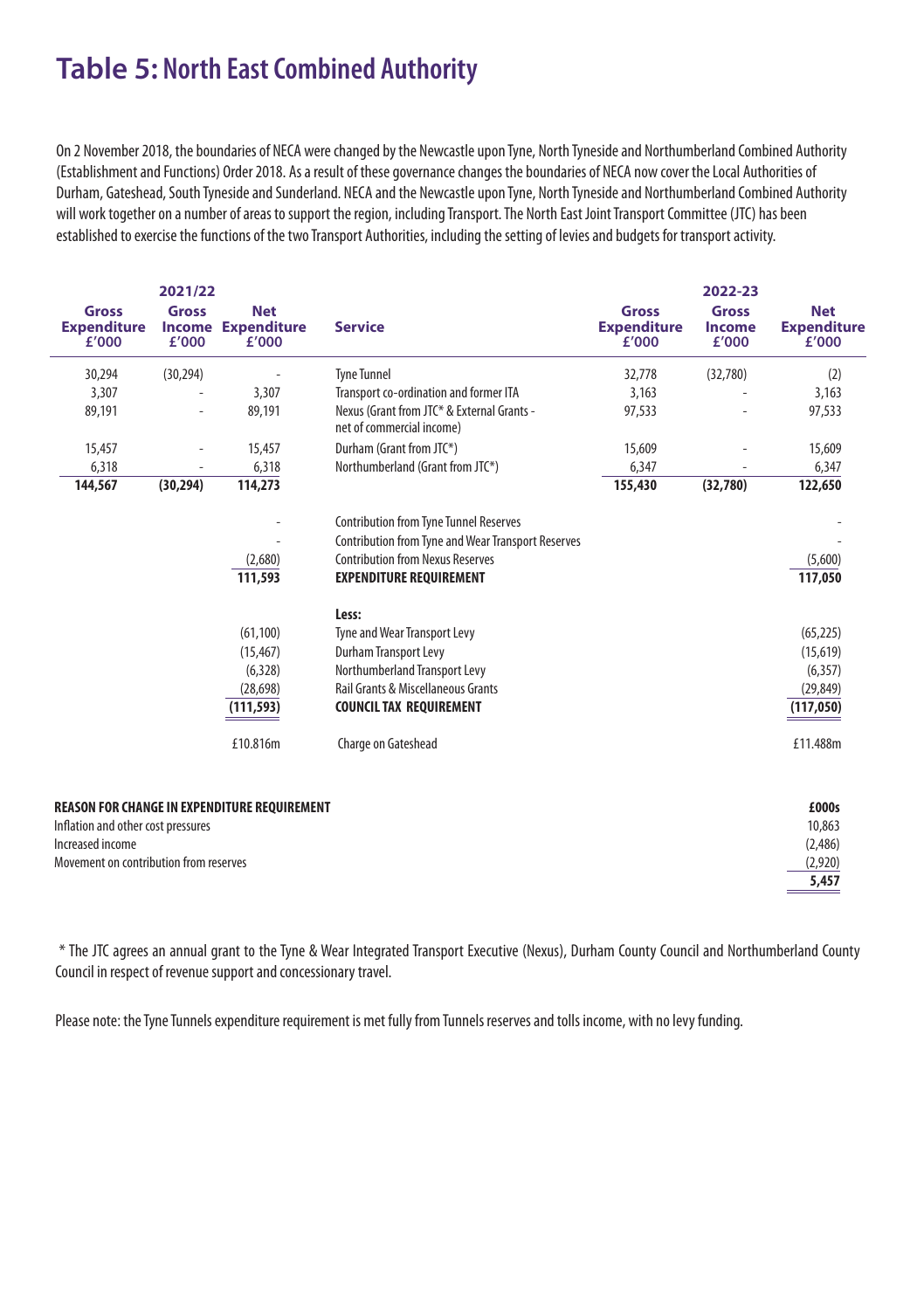# **Table 6: Environment Agency**

| 2021/222                                    |                                 |                                              |                                |                                             | 2022-23                                |                                           |
|---------------------------------------------|---------------------------------|----------------------------------------------|--------------------------------|---------------------------------------------|----------------------------------------|-------------------------------------------|
| <b>Gross</b><br><b>Expenditure</b><br>£'000 | Gross<br><b>Income</b><br>£'000 | <b>Net</b><br><b>Expenditure</b><br>£'000    | <b>Service</b>                 | <b>Gross</b><br><b>Expenditure</b><br>£'000 | <b>Gross</b><br><b>Income</b><br>£'000 | <b>Net</b><br><b>Expenditure</b><br>£'000 |
| 30,205                                      |                                 | 30,205                                       | <b>Grant Aided</b>             | 30,417                                      |                                        | 30,417                                    |
| 2,547                                       |                                 | 2,547                                        | Non Grant Aided                | 3,086                                       |                                        | 3,086                                     |
| 5,691                                       |                                 | 5,691                                        | <b>Maintenance Works</b>       | 6,054                                       |                                        | 6,054                                     |
|                                             | (281)                           | (281)                                        | <b>Sundry Receipts</b>         |                                             |                                        |                                           |
|                                             | (35, 334)                       | (35, 334)                                    | Government Grant - in - Aid    |                                             | (36, 190)                              | (36, 190)                                 |
| 38,443                                      | (35, 615)                       | 2,828                                        |                                | 39,557                                      | (36, 190)                              | 3,367                                     |
|                                             |                                 | (382)                                        | <b>Movement in Balances</b>    |                                             |                                        | (873)                                     |
|                                             |                                 | 2,446                                        | <b>COUNCIL TAX REQUIREMENT</b> |                                             |                                        | 2,494                                     |
|                                             |                                 | £0.174m                                      | Charge on Gateshead            |                                             |                                        | £0.175m                                   |
|                                             |                                 | REASON FOR CHANGE IN COUNCIL TAX REQUIREMENT |                                |                                             |                                        |                                           |
| Change in Service Level                     |                                 |                                              |                                |                                             |                                        | 48                                        |
|                                             |                                 |                                              |                                |                                             |                                        | 48                                        |